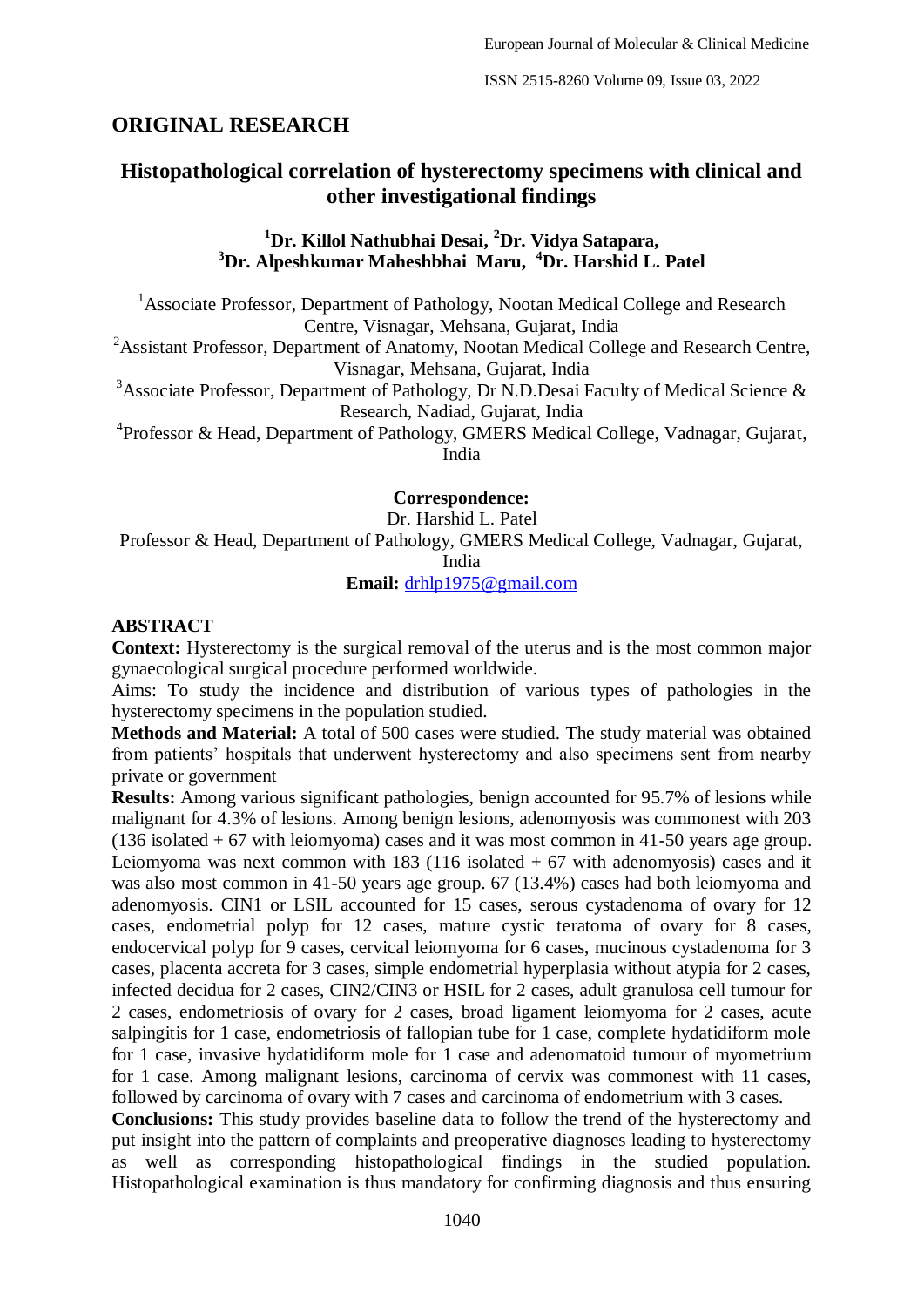optimal management to the patient, so every hysterectomy specimen should be subjected for histopathological examination.

**Key-words:** hysterectomy, endometrium, ovarian tumor, leiomyoma

### **INTRODUCTION**

Hysterectomy is the surgical removal of the uterus and is the most common major gynaecological surgical procedure performed worldwide. In USA, hysterectomy is second only to cesarean section as the most frequently performed major operation and approximately  $600,000$  hysterectomies are performed each year.<sup>1</sup> In United Kingdom, 20% of women undergo hysterectomy before the age of sixty and approximately 100,000 hysterectomies are performed each year.<sup>2</sup>

Women aged 30 to 54 years more frequently undergo hysterectomy as compared to other age groups and contribute 74% of all hysterectomies.<sup>3</sup> According to center of disease control and prevention, around five per thousand women undergo hysterectomy annually in USA and one in four women will have hysterectomy by the age of  $60$  years.<sup>4</sup> Although vaginal hysterectomy is safer and cheaper than abdominal hysterectomy, the later still accounts for 60-80% of all hysterectomies and at least 95% of these are total rather than subtotal.<sup>5</sup>

The uterus is stimulated continually by hormones, denuded monthly of its endometrial mucosa and transiently inhabited by fetuses. It is subjected to a variety of disorders, the most common of which results from endocrine imbalances. Hysterectomy is most often indicated when medical treatment or less invasive methods have failed.<sup>6</sup> A total hysterectomy applies to the removal of the uterus and cervix. When bilateral adnexae are removed it is called as hysterectomy with bilateral salpingo-oophorectomy. Radical hysterectomy is a more extensive procedure done for cancer of uterus or cervix.

#### **AIMS AND OBJECTIVES**

- To study the incidence and distribution of various types of pathologies in the hysterectomy specimens in the population studied.
- To review the major indications of all types of hysterectomy.
- To correlate histopathological findings with clinical features, pre-operative clinical diagnosis, radiological findings and other investigational findings if any.

#### **MATERIALS AND METHODS**

The present study is a prospective study performed on the hysterectomy specimens received at the department of surgical pathology from November 2020 to December 2021 irrespective of the clinical indications and type of hysterectomy.

A total of 500 cases were studies. The study material was obtained from patients' hospital that underwent hysterectomy and also specimens sent from nearby private or government

### **INCLUSION CRITERIA**

 All hysterectomy specimens sent for histopathological examination at the Department of Surgical Pathology.

### **EXCLUSION CRITERIA**

• None

Clinical and other pre-operative investigation details of the patients were obtained in consultation with the surgeon, patient records or laboratory records and entry was made in the prefoma.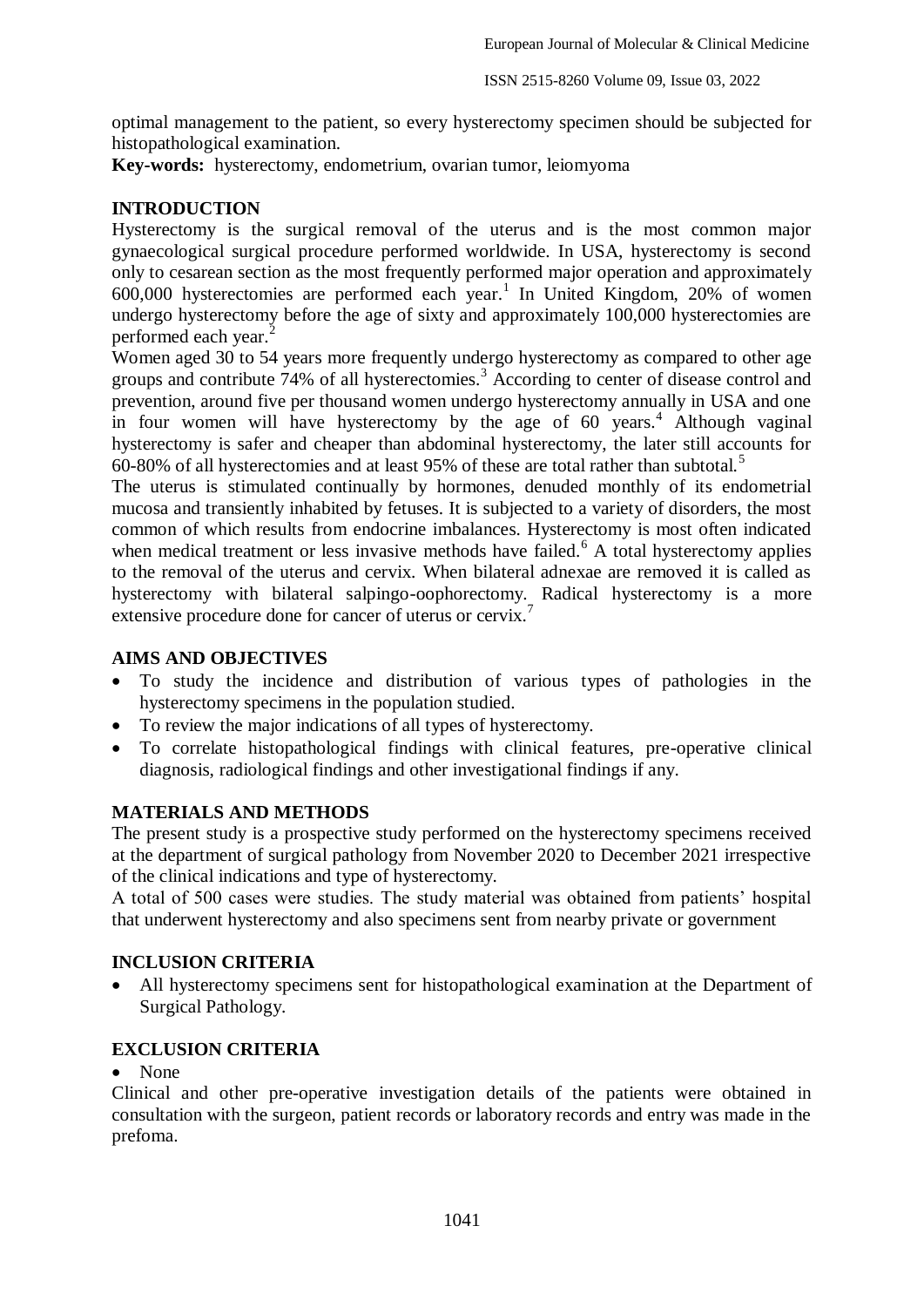Information was obtained regarding age, parity, presenting complaints, preoperative diagnosis/indication of hysterectomy, radiological and other pre-operative investigation findings, surgical procedure performed and the type of specimen sent.

Following the receipt of a specimen in jar containing 10% formalin, it was subjected to a thorough gross examination and was bisected and then kept for fixation in 10% formalin for 24-48 hours in the ratio of 1:10. After adequate fixation of the specimen, additional cut section morphology was recorded and appropriate sections were taken. The sections were processed and paraffin blocks were prepared. Sections were cut at 4-5 micron thickness and stained with hematoxylin and eosin**.** Detailed micro-anatomic features were then studied and recorded.

In case of more than one diagnosis, both diagnoses were counted by including them separately in their assigned category. Apart from physiological changes in the endometrium (e.g. secretory, proliferative, basal, atrophic etc.), chronic cervicitis or metaplasia that was not severe, ovaries with non-neoplastic/functional cysts that did not form the indication of hysterectomy and paratubal/paraovarian cysts or hydrosalpinx/hematosalpinx that were asymptomatic and just a chance finding were not considered pathological. Thus specimens with only one or more of the above findings were considered "unremarkable" histologically. The correlation between the histological findings and clinical and other investigational findings were estimated.

Further, the obtained parameters were evaluated using descriptive statistical analysis. Statistical analyses were performed using the IBM SPSS (Statistical Package for the Social Sciences v15.0 and Microsoft Excel 2007 software.

#### **RESULTS**

The maximum numbers of patients were 215 (43.0%) in the 41-50 years age group while the next in order of frequency was 191 (38.2%) in the 31-40 years age group. Of the 500 specimens, total hysterectomy with bilateral salpingo-oophorectomy was the commonest with 221 cases (44.2%), followed by total hysterectomy without salpingo-oophorectomy with 208 cases (41.6%), total hysterectomy with unilateral salpingo-oophorectomy with 68 cases (26.8%) and subtotal hysterectomy without salpingo-oophorectomy with 3 cases (0.6%). All the subtotal hysterectomy cases were of obstetric hysterectomy. Of the 500 hysterectomies, a maximum of 351 (70.2%) were of abdominal hysterectomy, followed by 80 (16.0%) of laparoscopic hysterectomy and 69 (13.8%) of vaginal hysterectomy. Maximum numbers of hysterectomies were done in patients having 1-3 parity. Table 1 shows the frequency of presenting symptoms of the patient. In many cases, the patient presented with more than one symptom.

| <b>Symptom</b>                   | No. of cases                | Percentage % |
|----------------------------------|-----------------------------|--------------|
| Abnormal uterine bleeding        | 368                         | 73.6         |
| Abdominal pain                   | 115                         | 23.0         |
| Discharge per vaginum            | 85                          | 17.0         |
| Something coming out per vaginum | 58                          | 11.6         |
| Urinary complaints               | 39                          | 7.8          |
| Backache                         | 13                          | 2.6          |
| Lump in abdomen                  |                             | 2.2          |
| Weight loss                      | 3                           | 0.6          |
| Difficulty in walking            | 3                           | 0.6          |
| Pain during intercourse          | $\mathcal{D}_{\mathcal{L}}$ | 0.4          |
| Others                           | ി                           | 0.4          |

Table 2 shows the frequency of endometrial findings in 500 specimens.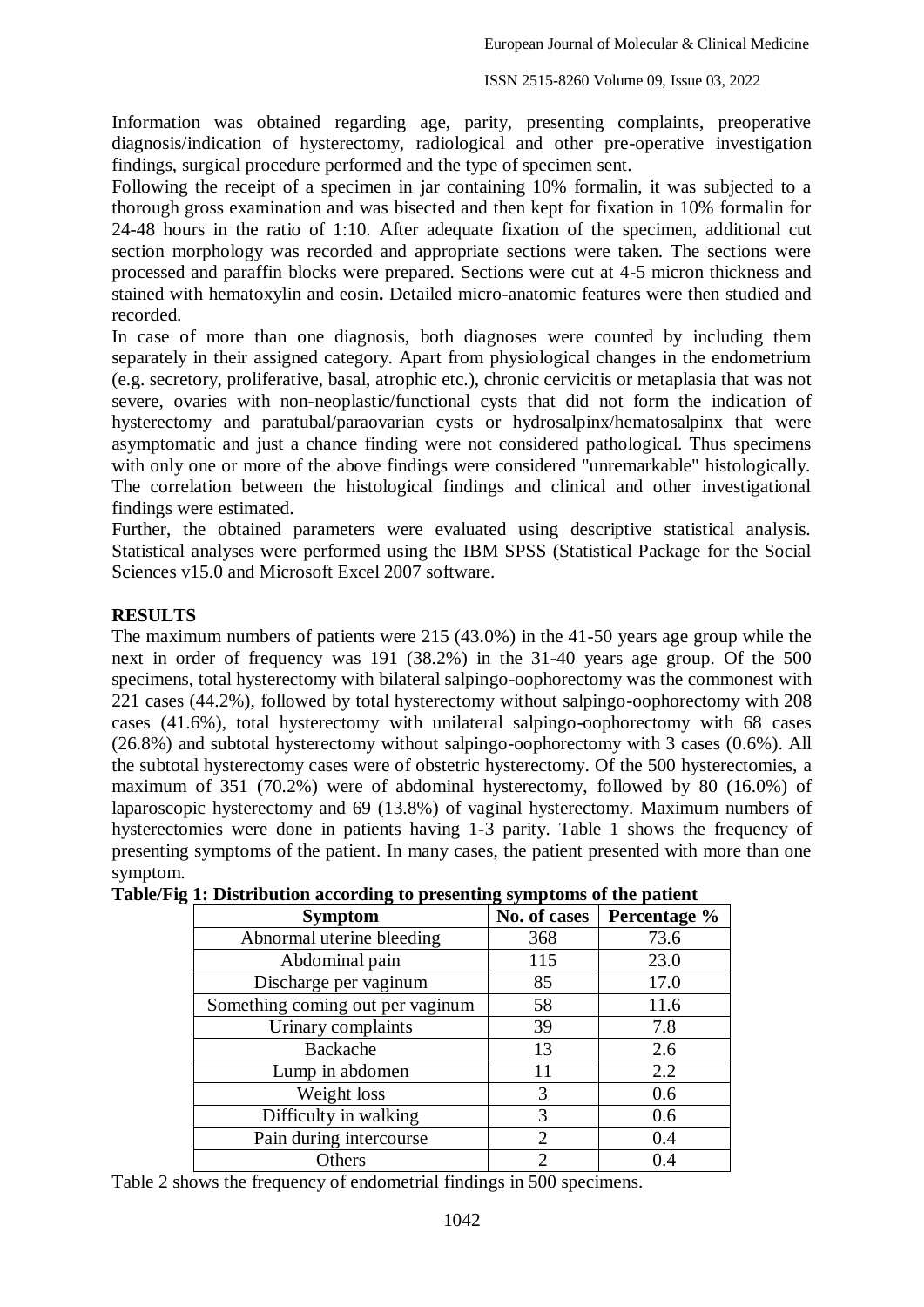ISSN 2515-8260 Volume 09, Issue 03, 2022

| . Distribution of mstopamological midnigs in the endometrium |                       |              |
|--------------------------------------------------------------|-----------------------|--------------|
| <b>Finding</b>                                               | No. of cases          | Percentage % |
| Proliferative endometrium                                    | 209                   | 41.8%        |
| Secretory endometrium                                        | 108                   | 21.6%        |
| Basal endometrium                                            | 61                    | 12.2%        |
| Autolysed / disintegrated / not seen                         | 41                    | 8.2%         |
| Atrophic endometrium                                         | 34                    | 6.8%         |
| Disordered proliferative endometrium                         | 20                    | 4.0%         |
| Endometrial polyp                                            | 12                    | 2.4%         |
| Exogenous hormone changes                                    | 11                    | 2.2%         |
| Pregnancy changes                                            | 6                     | 1.2%         |
| Endometrial carcinoma                                        | 3                     | 0.6%         |
| Simple endometrial hyperplasia                               | $\mathcal{D}_{\cdot}$ | 0.4%         |
| (without atypia)                                             |                       |              |
| Infected decidua                                             | $\mathcal{D}$         | 0.4%         |
| Hydatidiform mole                                            |                       | 0.2%         |

**Table/Fig 2: Distribution of histopathological findings in the endometrium**

Table 3 shows the frequency of myometrial findings in 500 specimens. **Table/Fig 3**: **Distribution of histopathological findings in the myometrium.**

| o<br><b>Finding</b>        | o<br>No. of cases | Percentage % |
|----------------------------|-------------------|--------------|
| Unremarkable               | 176               | 35.2         |
| Adenomyosis                | 136               | 27.2         |
| Leiomyoma                  | 116               | 23.2         |
| Leiomyoma + adenomyosis    | 67                | 13.4         |
| Placenta Accreta           |                   | 0.6          |
| Invasive hydatidiform mole |                   | 0.2          |
| <b>Adenomatoid Tumour</b>  |                   | 0.2          |
| <b>Total</b>               | 500               | 100          |

Table 4 shows the distribution of histopathological findings in the cervix out of 497 specimens of hysterectomy containing cervix (as  $\overline{3}$  cases were of subtotal hysterectomy). In many cases, two or more findings were present in the same case.

**Table/Fig 4**: **Distribution of histopathological findings in the cervix**

| <b>Findings</b>           | No. of cases   | Percentage % |
|---------------------------|----------------|--------------|
| Chronic cervicitis        | 344            | 69.1         |
| Nabothian cyst/s          | 225            | 45.2         |
| Chronic active cervicitis | 111            | 22.3         |
| Squamous metaplasia       | 66             | 13.3         |
| Papillary endocervicitis  | 40             | 8.0          |
| Koilocytic changes        | 27             | 5.4          |
| CIN1 or LSIL              | 15             | 3.0          |
| Carcinoma of cervix       | 11             | 2.2          |
| Squamous hyperplasia      | 10             | 2.0          |
| Endocervical polyp        | 9              | 1.8          |
| Cervical leiomyoma        | 6              | 1.2          |
| Tunnel clusters           | 5              | 1.0          |
| Glandular hyperplasia     | 3              | 0.6          |
| CIN2 or CIN3 or HSIL      | $\overline{2}$ | 0.4          |
| Haemangioma               | $\overline{2}$ | 0.4          |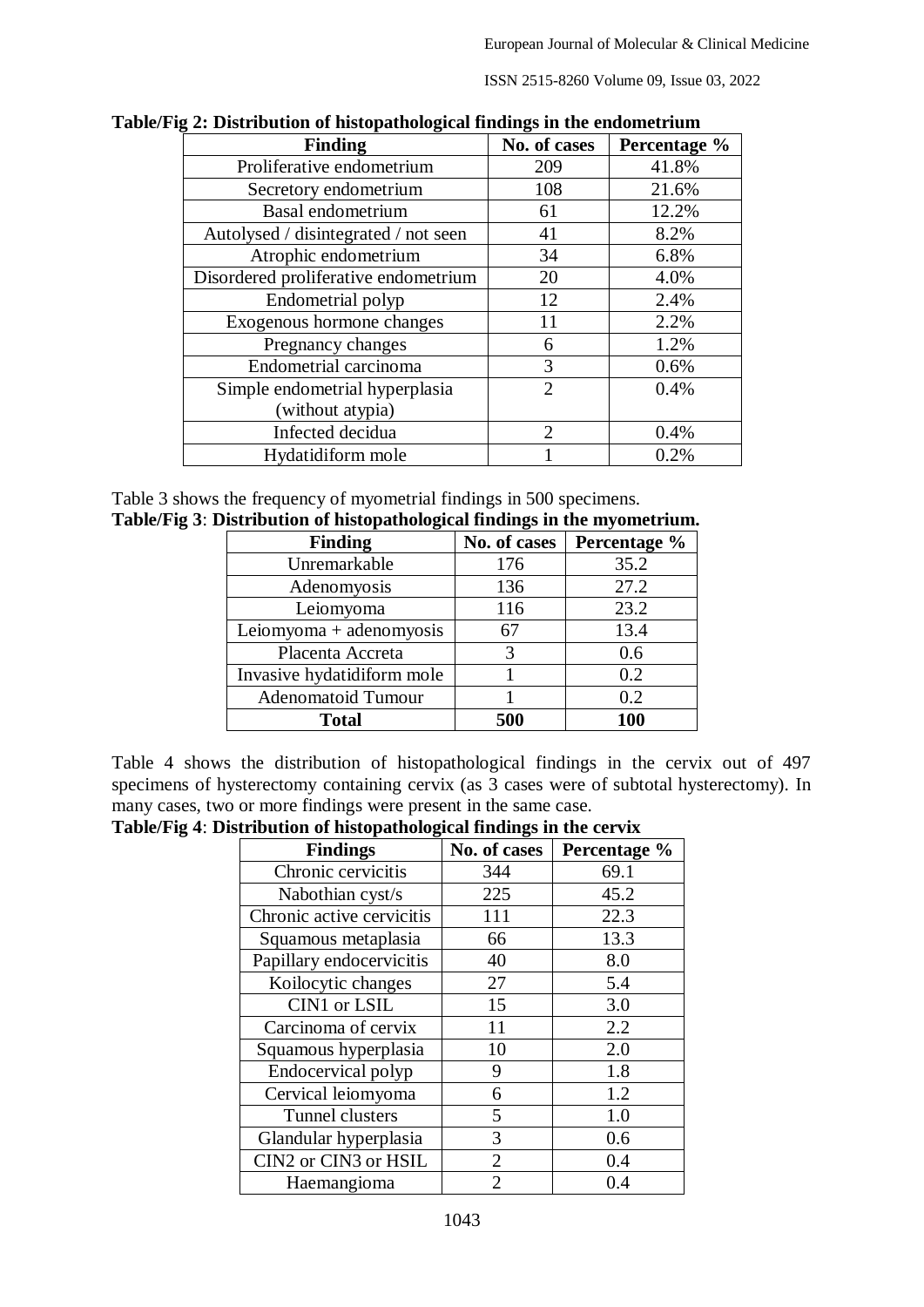ISSN 2515-8260 Volume 09, Issue 03, 2022

|                                 |                             | Out of 261 right ovaries | Out of 251 left ovaries<br>received |               |  |
|---------------------------------|-----------------------------|--------------------------|-------------------------------------|---------------|--|
| <b>Findings</b>                 |                             | received                 |                                     |               |  |
|                                 | No.                         | $\frac{6}{9}$            | No.                                 | $\frac{6}{9}$ |  |
| Cystic follicle                 | 110                         | 42.1                     | 101                                 | 38.7          |  |
| Unremarkable                    | 79                          | 30.3                     | 86                                  | 33.0          |  |
| Haemorrhagic corpus luteal cyst | 46                          | 17.6                     | 50                                  | 19.2          |  |
| Follicular cyst                 | 15                          | 5.7                      | 12                                  | 4.6           |  |
| Serous cystadenoma              | 9                           | 3.4                      |                                     | 1.5           |  |
| Corpus luteal cyst              | 9                           | 3.4                      | 4                                   | 1.5           |  |
| Serous cystadenocarcinoma       | 6                           | 2.3                      | 5                                   | 2.0           |  |
| Mature cystic teratoma          | 5                           | 1.9                      | 3                                   | 1.1           |  |
| Mucinous cystadenoma            | $\mathcal{D}_{\mathcal{A}}$ | 0.8                      | $\mathcal{D}_{\cdot}$               | 0.8           |  |
| Adult granulosa cell tumour     |                             | 0.4                      |                                     | 0.4           |  |
| Endometriosis                   |                             | 0.4                      |                                     | 0.4           |  |

Table 5 shows histological findings in the right and left ovaries separately. **Table/Fig 5: Distribution of histological findings in the ovaries.**

261 right ovaries and 251 left ovaries were received in 289 specimens of hysterectomy with either unilateral/bilateral salpingo-oophorectomy. In many cases, two or more lesions were present in the same ovary. Thus, out of 289 cases, there were 12 (4.2%) patients of serous cystadenoma, 8 (2.8%) patients of teratoma, 7 (2.4%) patients of serous cystadenocarcinoma, 3 (1.0%) patients of mucinous cystadenoma, 2 (0.7%) patients of granulosa cell tumour and 2 (0.7%) patients of endometriosis of ovary. In 44 (15.2%) patients, their ovary/ovaries were unremarkable. Table 6 shows histological findings in the right and left adnexae (fallopian tube, broad ligament, etc.) excluding ovaries.

|                            |                   | $%$ (out of 261) |           | $%$ (out of 251) |
|----------------------------|-------------------|------------------|-----------|------------------|
|                            | <b>Right side</b> | right adnexae    | Left side | left adnexae     |
|                            |                   | received)        |           | received)        |
| Unremarkable               | 235               | 90.0             | 210       | 83.7             |
| Paratubal/parovarian cysts | 13                | 5.0              | 16        | 6.4              |
| Hydrosalpinx               | 12                | 4.6              | 19        | 7.6              |
| Hematosalpinx              |                   | 1.1              | 2         | 0.8              |
| Broad ligament leiomyoma   | ↑                 | 0.8              | 0         | 0.0              |
| Decidual reaction FT       |                   | 0.4              | ↑         | 0.8              |
| <b>Acute Salpingitis</b>   |                   | 0.0              |           | 0.4              |
| Endometriosis FT           |                   | 0.0              |           | 0.4              |

**Table/Fig 6: Histological findings in the adnexae (excluding ovaries)**

261 right sided and 251 left sided adnexae were received in 289 specimens of hysterectomy with either unilateral/bilateral salpingo-oophorectomy. In many cases, two or more lesions were present in the same adnexa. Table 7 shows various common histopathological lesions in 500 specimens. Pre-operative cervical biopsy was done in 34 patients.

| $\bullet$<br>Age<br>group | Aden | Lei<br>$\mathbf 0$ | <b>Aden</b><br>$\mathbf{0} +$<br>leio | $\overline{\phantom{a}}$<br>CIN | <b>SC</b><br>A | E<br>P | Ca<br>cervi<br>x | $\sim$<br>◡<br>D | <b>MC</b><br>т | Ca.<br>Ovar | End |
|---------------------------|------|--------------------|---------------------------------------|---------------------------------|----------------|--------|------------------|------------------|----------------|-------------|-----|
| $\leq 20$                 |      |                    |                                       |                                 |                |        |                  |                  |                |             |     |
| $21 - 30$                 |      |                    |                                       |                                 |                |        |                  |                  |                |             |     |
| $31 - 40$                 | 55   | 41                 | 23                                    |                                 |                | $\sim$ |                  | ⌒                |                |             |     |

**Table/Fig 7: Common histopathological lesions along with patient's age correlation:**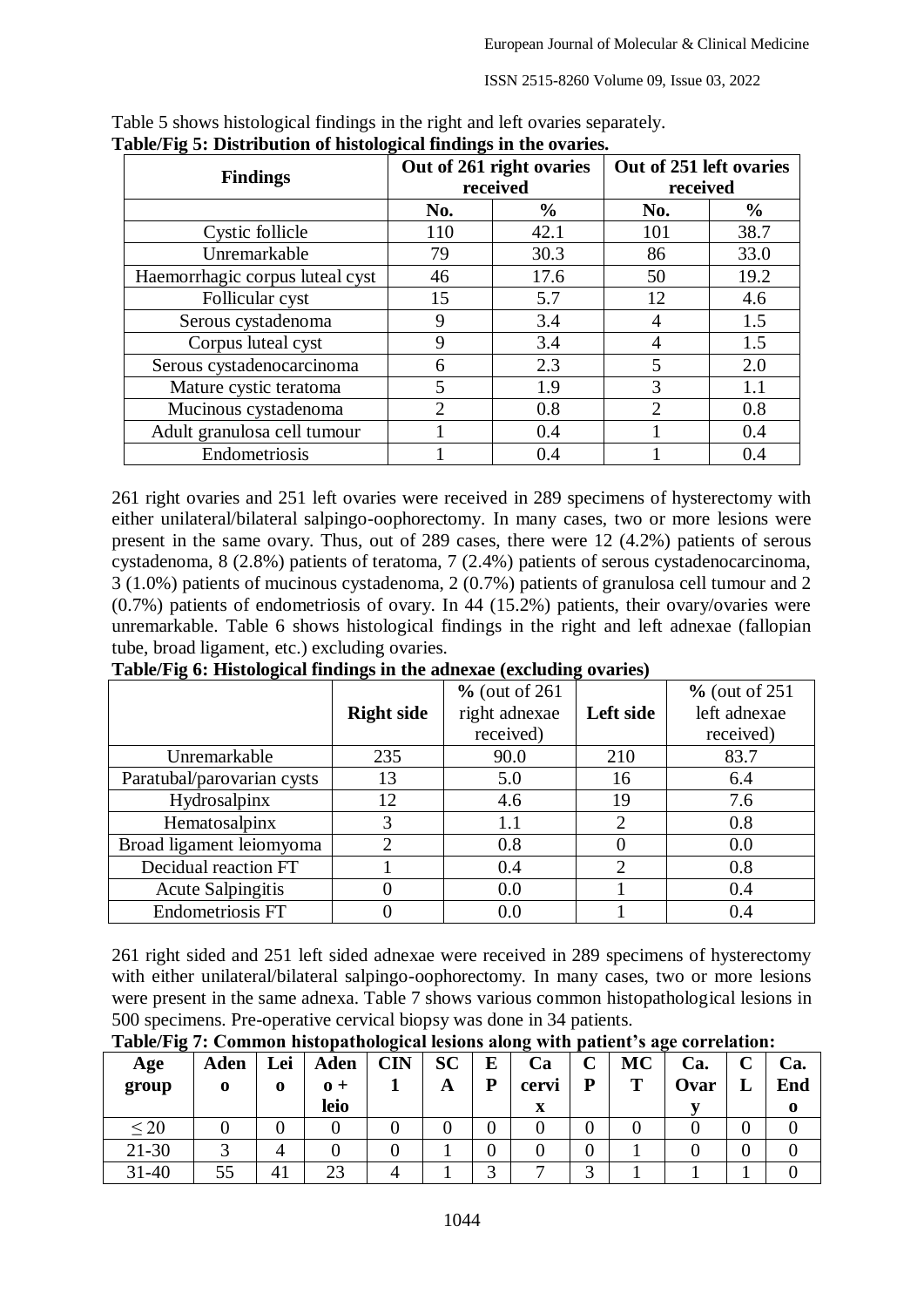| $41 - 50$    | --<br>O. | 57  | 38 |    |    | ┍┓ |     |             |                   |   |  |
|--------------|----------|-----|----|----|----|----|-----|-------------|-------------------|---|--|
| $51-60$      | 07       | 10  |    |    | ∸  |    |     | ◠<br>◡      | ∽                 | u |  |
| 61-70        |          | ◠   |    |    |    |    |     |             |                   |   |  |
| 71-80        |          | ∸   |    |    |    | 0  |     | ν           |                   | U |  |
| 81-90        |          |     |    |    |    | 0  |     | υ           |                   | u |  |
| <b>Total</b> | 136      | 116 | 67 | 15 | 12 | 12 | - 1 | $\mathbf 0$ | $\mathbf{o}$<br>O | n |  |

ISSN 2515-8260 Volume 09, Issue 03, 2022

Among 21 cases with finding of cervicitis/non-neoplastic lesions on cervical biopsy, histopathological findings of cervix in hysterectomy were consistent in 18 cases, while CIN1 was present in 2 cases and carcinoma of cervix in 1 case. Among 7 cases with CIN1 / LSIL on cervical biopsy, histopathological findings of cervix in hysterectomy were consistent in 4 cases while 3 cases showed only cervicitis. Among 2 cases with CIN2 / CIN3 / HSIL on cervical biopsy, histopathological findings of cervix in hysterectomy was consistent in 1 case while 1 case showed carcinoma of cervix. Among 4 cases with carcinoma of cervix on cervical biopsy, histopathological findings of cervix in hysterectomy were consistent with all the cases. Pre-operative endometrial biopsy was done in 46 patients. Among 40 cases with non-neoplastic findings in endometrial biopsy, histopathological findings of endometrium in hysterectomy were consistent with all of them. Among 3 cases with endometrial carcinoma on endometrial biopsy, histopathological findings of endometrium in hysterectomy were consistent with all of them. One case was diagnosed with hydatidiform mole on endometrial biopsy and was found to be invasive mole on USG. Hysterectomy was done which showed invasive hydatidiform mole on histopathology. One case was of incomplete abortion on endometrial biopsy; due to sepsis and continuous bleeding, hysterectomy was done, though no products of conception were seen during histopathology of the hysterectomy specimen. Pre-operative cervico-vaginal cytology (Pap smear) was done in 44 patients. All the 38 cases with finding of NILM with/without inflammation on Pap smear were in agreement with histopathological findings of cervix in hysterectomy specimens. Two cases with finding of ASCUS on Pap smear, histopathological findings of cervix in hysterectomy specimen showed non-neoplastic lesion in one case and CIN1 in other case. Among three cases with finding of SIL on Pap smear, histopathological findings of cervix in hysterectomy specimen showed non-neoplastic lesions in 2 cases and CIN1 in 1 case. One case with diagnosis of squamous cell carcinoma on Pap smear, histopathological finding of cervix in hysterectomy specimen also showed squamous cell carcinoma of cervix. In seven patients with ovarian cysts/tumours, preoperative serum CA-125 level was done. According to National Academy of Clinical Biochemistry (NACB), the cut-off value of serum CA-125 level for considering "normal" is 35 U/mL. In three of the benign ovarian neoplasms, CA-125 level was normal, in two of the benign ovarian neoplasms, CA-125 level was mildly increased and in two of the malignant ovarian neoplasms, CA-125 was abnormally high.

#### **DISCUSSION**

The peak age incidence of patients with hysterectomy was 41-50 years in studies performed by Shergill et al<sup>8</sup>, Talukder et al<sup>9</sup>, Gupta et al<sup>10</sup>Error! Bookmark not defined., Perveen et  $a^{11}$  and Samaila et  $a^{12}$ . In the present study also, the peak age incidence of the patients was 41-50 years with 215 (43.0%) cases. In the present study, the patient's age range was 22-85 years and the mean age was 42.8 years, which are comparable to other studies. Abnormal uterine bleeding was the most common presenting symptom in 62.2% of cases in Khaniki et  $a^{13}$  study, in 67.0% of cases in Qamar et al<sup>14</sup> study and in 66.0% of cases in Shergill et al<sup>8</sup> study. In the present study also, abnormal uterine bleeding was the most common presenting symptom in 73.6% cases. In a study by Perveen et  $al<sup>11</sup>$ , benign lesions were more common (93%) as compared to malignant lesions (7%). This was also the case with Gupta et  $al<sup>10</sup>$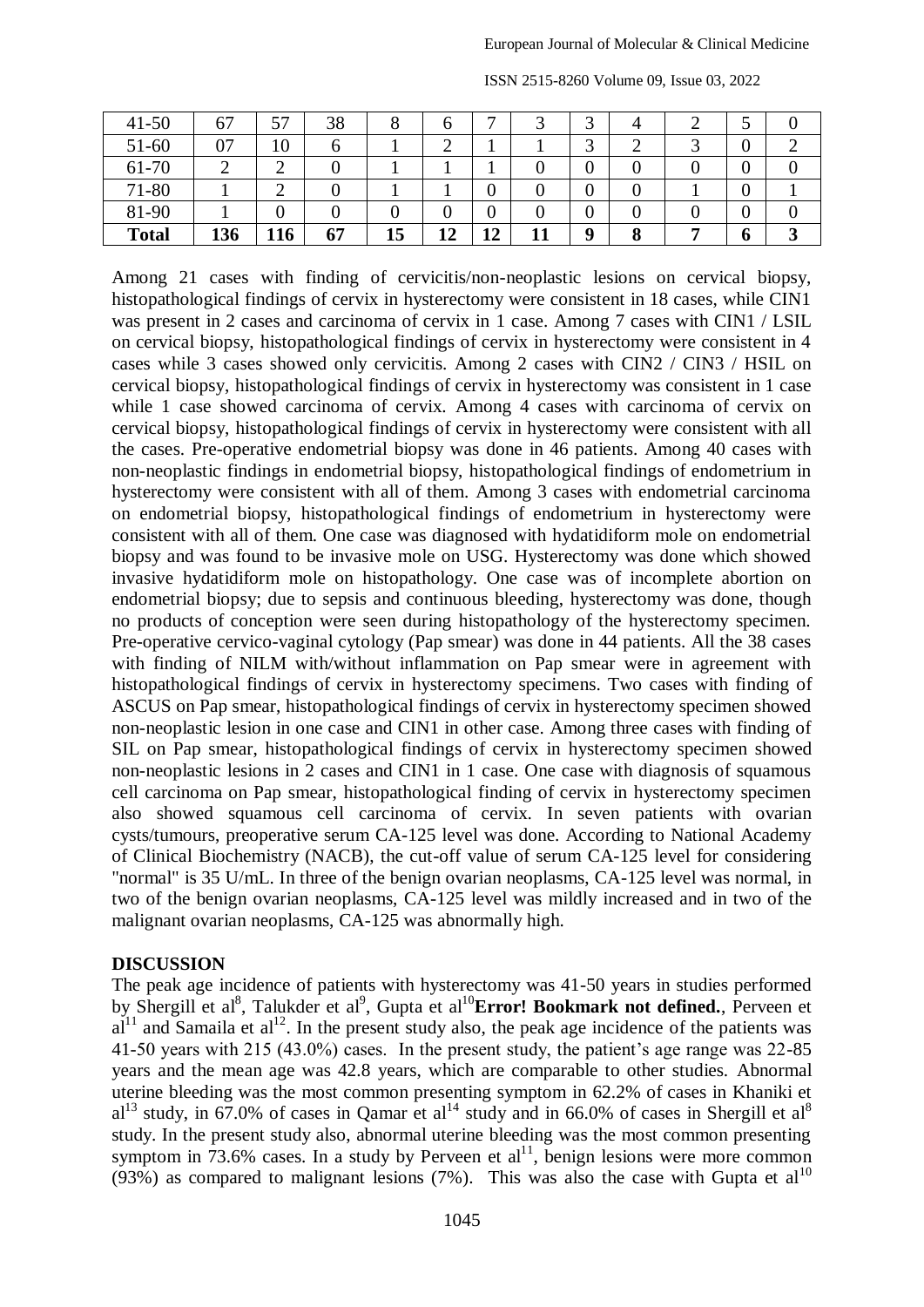where 96% of lesions were benign and 4% were malignant. In Pity et  $al<sup>15</sup>$  study, benign lesions were 93.9% and malignant lesions were 6.1%. In USA, 91.7% of hysterectomies are performed for benign conditions<sup>1</sup>. In the present study, benign lesions accounted for 95.7% while malignant lesions accounted for 4.3% of lesions, which is comparable to the other studies. Adenomyosis was the most common histopathological lesion in Sharqill et al<sup>8</sup> study (26.0% of cases). In the present study also, adenomyosis was the most frequent pathology in 27.2% of cases followed by leiomyoma in 23.2% of cases and combined leiomyoma with adenomyosis in 13.4 % of cases.

In studies by Jha et al<sup>16</sup>, Riffat et al<sup>17</sup>, Sobande et al<sup>18</sup> and Khaniki et al<sup>13</sup>, leiomyoma was the most common pathology identified followed by adenomyosis. This variation with the present study could be due to differences, in varied population, of prevalence of risk factors in terms of quantities and type. Early menarche, delayed menopause, decreased parity, obesity and lack of exercise are some of the risk factors for leiomyoma. Also, diet has a role.<sup>19,20</sup>

In a study by Jamal et  $al^{21}$ , chronic cervicitis in cervix (41.53%) and functional cysts in ovaries (66.12%) were the most common histological findings. In our study also, chronic cervicitis in cervix (96.3%) and functional cysts in ovaries (32.6%) were the most common histopathological findings.

In a study by Sobande et al<sup>18</sup>, leiomyoma was most common in 41-50 years age group (48%) and also adenomyosis, endometrial carcinoma and ovarian carcinoma were most common in 5<sup>th</sup> decade. In Perveen et al<sup>11</sup> study, leiomyoma was most common in 41-50 years age group (53.1%). Aboyeji et al <sup>22</sup>found that 78% of fibroid uterus occurred between ages 30-44 years. In the present study also, leiomyoma and adenomyosis were most common in 41-50 years age group.

In a study by Pity et al<sup>15</sup>, no significant pathology was found in 24.8% of cases. Also, 'no pathology' was found in 21.4% of cases in Qamar et al<sup>23</sup> study, in 21.0% of cases in Khan et  $a^{24}$  study, in 22.0% of cases in Lee NC et al<sup>25</sup> study, in 11.8% in Khaniki et al<sup>13</sup> study. In the present study, no significant pathology was found in 26.4% of cases, which is comparable to the other studies.

For cervico-vaginal cytology smears and histopathological findings correlation, the absolute concordance rate was 89% in a study by Joste et al<sup>26</sup>, 91% in a study by Izadi-Mood et al<sup>27</sup>, 88.5 % in a study by Tzeng et al<sup>28</sup> while it was 88.1% in a study by Adad et al<sup>29</sup>. In 44 cases of cervico-vaginal cytology in the present study, the findings were in agreement with histopathological findings in 93.2 % of cases, which is comparable with the others studies.

In a study by Bast et  $a^{30}$ , a raised level of antigen was detectable in the serum of 82% of women with epithelial ovarian cancer but in only 1% of healthy blood donors. CA-125 levels were raised above 35 U/ml in 78% of women with malignant masses, but also in 22% of those with benign masses in a study by Vasilev.<sup>31</sup>

In seven cases of ovarian cysts/tumours in the present study, preoperative CA-125 level was done. In three of the benign ovarian neoplasms, CA-125 level was normal, in two of the benign ovarian neoplasms, CA-125 level was mildly increased and in two of the malignant ovarian neoplasms, CA-125 was abnormally high. Thus it was in agreement with previous studies in predicting the chances of malignancy.

The use of serum CA125 levels in preoperative evaluation of tumor masses may not be used as the only means in malignancy prediction. CA125 in combination with other tests can be used in the differential diagnosis of pelvic masses and as part of the investigations for cancer screening. CA125 is an important indicator of response to treatment, guiding therapeutic decisions and identifying those patients whose response to chemotherapy and survival is short. $32$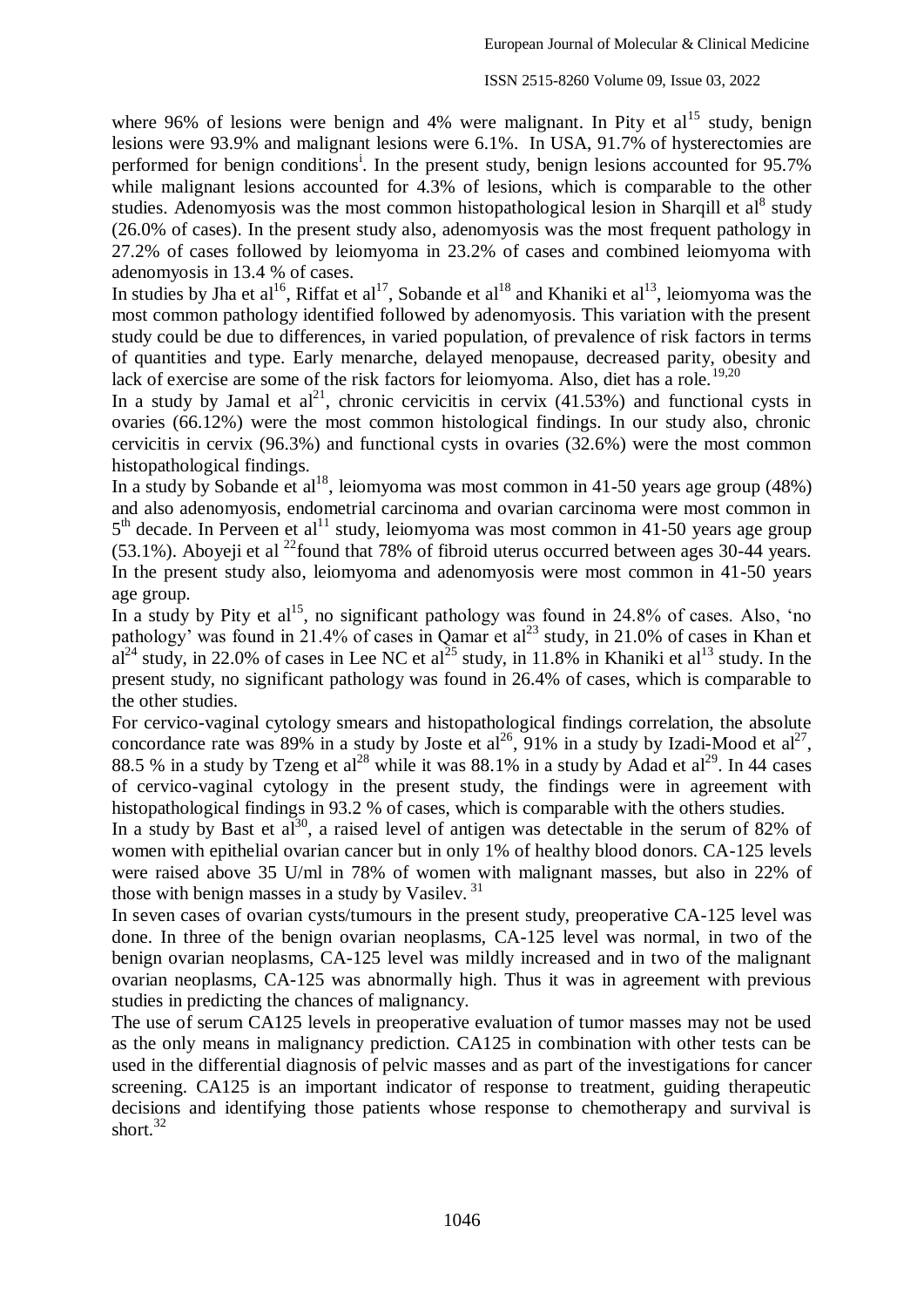#### **CONCLUSION**

This study provides baseline data to follow the trend of the hysterectomy and put insight into the pattern of complaints and preoperative diagnoses leading to hysterectomy as well as corresponding histopathological findings in the studied population. The most common pathologies identified on histopathological examination were adenomyosis, leiomyoma and cervical intraepithelial neoplasm 1 (CIN1). The most common clinical diagnoses/indications for hysterectomy were dysfunctional uterine bleeding, fibroid uterus and uterine prolapse. The final histopathological findings of the hysterectomy specimens correlates well with the preoperative clinical diagnosis, ultrasonography, cervical biopsy, endometrial biopsy, cervicovaginal smear and tumour marker level findings. Histopathological examination is thus mandatory for confirming diagnosis and thus ensuring optimal management to the patient, so every hysterectomy specimen should be subjected for histopathological examination.

## **FINANCIAL SUPPORT AND SPONSORSHIP**

Nil.

## **CONFLICTS OF INTEREST**

There are no conflicts of interest.

### **REFERENCES**

- 1. Centers for Disease Control and Prevention Online. "Hysterectomy Surveillance" United States, 1994,1999, 2002.
- 2. Gautam Khastgir, John Studd (1998). Hysterectomy and HRT. Taylor & Francis. p. 3.
- 3. Aksu F., Gezer A., Oral E. Seventeen-year review of hysterectomy procedures in a university clinic in Istanbul(1985-2001. Arch Gynecol Obstet. 2004; 270(4): 217-222.
- 4. Bren, Linda. Alternative to hysterectomy: new technologies, more options. FDA Consumer. Rockville: 2001; Vol.35, 6; 23.
- 5. Sahana Gupta and Isaac Manyonda. Hysterectomy for benign gynaecological diseases. Current obstetric and Gynaecology, vol 16, issue3, June 2006, p. 147.
- 6. SKL. [Nationella Medicinska Indikationer. Hysterektomi vid icke‐maligna tillstånd. Rapport från expertgruppen för hysterektomi.] In Swedish. 2008.
- 7. Conley G. Lacey, About Hysterectomy- surgical removal of the uterus, or womb. When you need an operative. American college of surgeons.p.1-11.
- 8. Shergill SK, Shergill HK,Gupta M, Kaur S. Clinicopathological study of Hysterectomies. J Indian Med Assoc 2002;100(4): 238 -9.
- 9. Talukder SI, Haque MA, Huq MH, Alam MO, Roushan A, Noor Z, Nahar K. Histopathological analysis of hysterectomy specimens. Mymensingh Med J. 2007 Jan;16(1):81-4.
- 10. G. Gupta, D. Kotasthane & V. Kotasthane : Hysterectomy: A Clinico-Pathological Correlation Of 500 Cases. The Internet Journal of Gynecology and Obstetrics. 2010 Volume 14 Number 1.
- 11. Shakira Perveen, Subhana Tayyab: A clinicopathological review of elective abdominal hysterectomy. Journal of Surgery Pakistan (International) 13 Jan-March 2008; 26-29.
- 12. Samaila Modupeola OA, Adesiyun Ag, Agunbiade OA, mohammad-Duro A. Clinico-Pathological assessment of Hysterctomies in Zaria. Eur J Gen Med 2009;6(3):150-153.
- 13. Mahmoud Khaniki, Mahsa Shojaie, Azam, M Tarafdari. Histopathological Study of Hysterectomy Operations in A University Clinic in Tehran From 2005 to 2009. Journal of Family and Reproductive Health 2011; 5(2):53-57.
- 14. Qamar-ur-Nisa, Habibullah, Tansweer Ahmed Shaikh. Hysterectomies, an audit at a tertiary care hospital. Professional Med J Mar.2011;18(1):45 – 50.